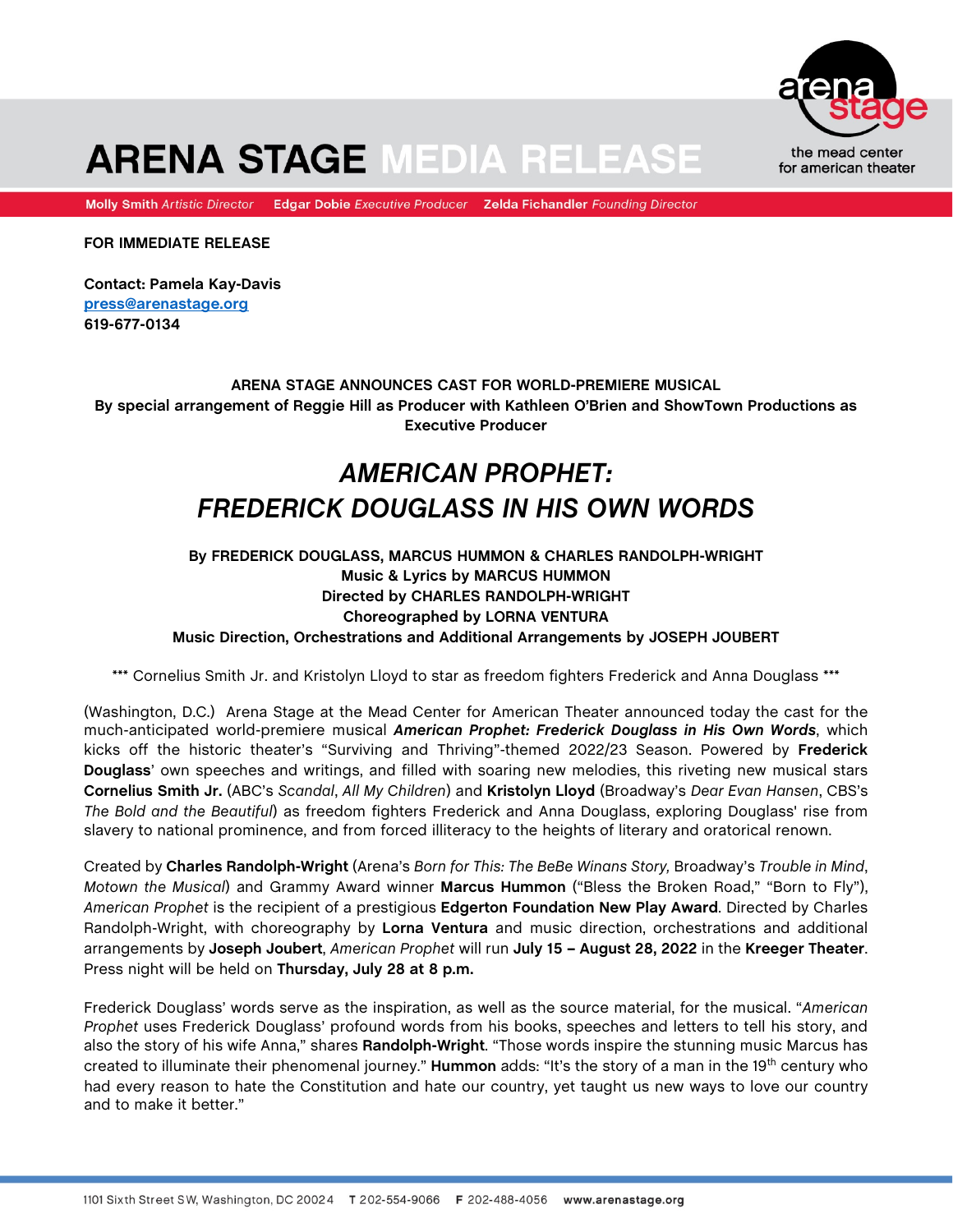"When Charles Randolph-Wright first shared with me a few of Marcus Hummon's songs, they took my breath away," says **Molly Smith**, Arena Stage Artistic Director. "Celebrating the legacy of Frederick Douglass is timeless, and yet so very much needed for our time. The renewed and fueled social justice movement in our country looks very different now than back in Douglass's day. His words, however, echo with even deeper meaning and impact. What Douglass has to say about freedom and life in America continues to resonate with great power."

*American Prophet* marks Randolph-Wright's 12th Arena Stage production. "Arena Stage is my theater home, and I am thrilled to return to my favorite audience, an audience that is so open to the multitude of stories the theater delivers every season." Other Arena writing and directing credits include *Born for This: The BeBe Winans Story* (2016/17 Season) Duke Ellington's *Sophisticated Ladies* (2009/10 Season), *Blue* (1999/00 Season) as well as *Guys and Dolls* (1999/00 Season) alongside *American Prophet* Choreographer **Lorna Ventura**, to name a few.

*American Prophet* stars **Cornelius Smith Jr.** as Frederick Douglass alongside **Kristolyn Lloyd** as the fierce abolitionist's wife, Anna Douglass. **Click here to watch them [perform "Let the Storm Come"](https://www.youtube.com/watch?v=VSNYv-sJR4k&feature=youtu.be) from the show.**

Returning to Arena Stage are **Carolyn Agan** (Arena Stage Cabaret Nights), **Kurt Boehm** (*Carousel*, *Born for This: The BeBe Winans Story*), **Thomas Adrian Simpson** (Disney's *Newsies*, *Anything Goes*) and **Kanysha Williams** (Step Afrika!'s *Drumfolk*).

Joining the cast and making their Arena Stage debuts are **Erica Aubrey** (Playwrights Horizons' *Far From Heaven*), **Zoë Bryant** (Howard University's *Flying West*), **Cicily Daniels** (Broadway's *Once on This Island*), **Christopher B. Portley** (Cleveland Play House's *Antigone*), **Christopher Michael Richardson** (Woolly Mammoth's *A Strange Loop*), **Chris Roberts** (Broadway's *The Civil War*), **Brendon Schaefer** (Imagination Stage's *P.Nokio: A Hip-Hop Musical*), **Correy West** (Broadway's *Ain't Too Proud: The Life and Times of the Temptations*) and **Curtis Wiley** (Broadway's *Ain't Too Proud: The Life and Times of the Temptations*).

The creative team for *American Prophet* also includes Set Designer **Arnulfo Maldonado**, Costume Designer **Dede Ayite**, Lighting Designer **Rui Rita**, Sound Designer **Dan Moses Schreier**, Associate Music Director **Paul Byssainthe, Jr.**, Dramaturgs **Jocelyn Clarke** and **Otis Ramsey-Zoe**, Casting Directors **Tara Rubin Casting CSA** and **Joseph Pinzon**, Stage Manager **Rachael Danielle Albert** and Assistant Stage Managers **Marne Anderson** and **Alex Murphy**. The production also credits Douglass Consultant **Kenneth B. Morris, Jr.**, the great-greatgreat grandson of Frederick and Anna Douglass and the great-great-grandson of Booker T. Washington.

# **CAST BIOGRAPHIES (in alphabetical order)**

**Carolyn Agan** *(Ensemble / Swing)*'s favorite regional credits include *The 25th Annual Putnam County Spelling Bee, Parade, Freedom's Song, Hello! Dolly, 1776, Liberty Smith, A Christmas Carol* (Ford's Theatre); *Little Shop of Horrors* (Olney Theatre Center); *Two Gents: A Rock Opera* (Shakespeare Theatre); *Pinkalicious!* (Adventure Theatre MTC); *Ragtime* (Craig Noel Award - Lead Actress), *South Pacific* (San Diego Musical Theatre); *Wild Goose Dreams, Home of the Brave* (La Jolla Playhouse); *The Phantom Tollbooth* (Kennedy Center TYA); *1776, Man of La Mancha, Bold Girls, The Hostage* (Keegan Theatre). She is a teaching artist and acting coach having worked with Levine Music, Shakespeare Theatre, Smithsonian Associates, La Jolla Playhouse and The Old Globe. Carolyn is also the lead singer for local pop/rock cover band, Vertigo Red. IG: @Vertigo\_Red

**Erica Aubrey** (*Mary Todd / Ensemble*) is honored to be making her Arena Stage debut. She played Mrs. Newton in *Amazing Grace* (Chicago out-of town) and Off-Broadway she has been seen in *Far From Heaven* (Playwrights Horizons) and *Music in the Air* (City Center Encores!). Some regional credits include roles at New York Stage and Film, Ogunquit Playhouse, Gateway Playhouse, Flat Rock Playhouse and Theatre Aspen. Her TV credits include *Jessica Jones* and the *Late Show with David Letterman*. An accomplished studio singer, her voice is in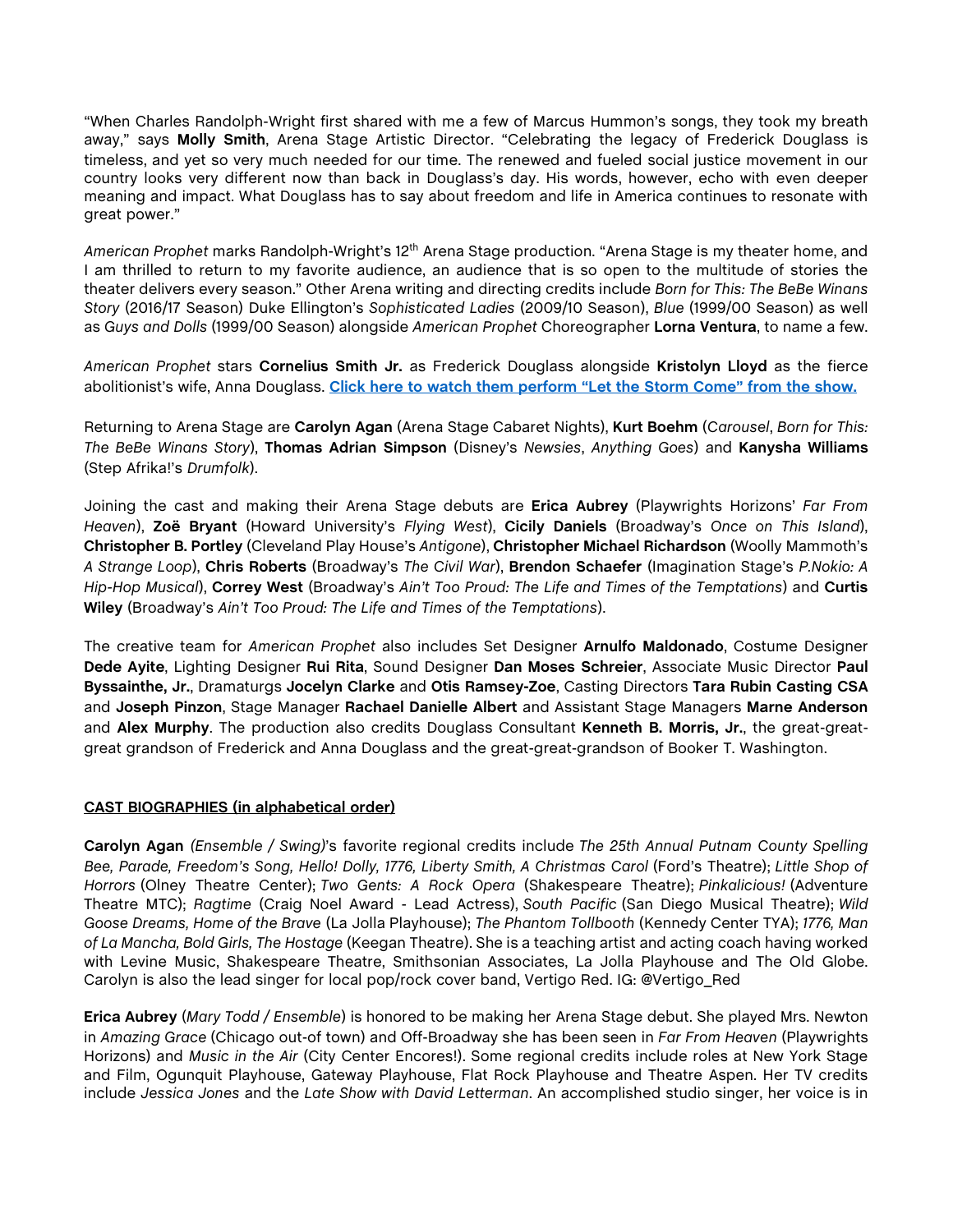Disney theme parks, on video games and on recordings for Music Theatre International. She holds an MA in musical theatre from NYU Steinhardt, and is a professor in the musical theatre BFA program at Belmont University. Instagram: @erica\_aubrey

**Kurt Boehm** *(Reverend Gore / Ensemble)* last appeared at Arena Stage as Enoch Snow in *Carousel*. Regional credits include *Born for This* (Arena Stage, Alliance Theatre, Broad Stage, ArtsEmerson). Previous Arena credits include *Fiddler on the Roof*, *My Fair Lady, Oklahoma!* and *She Loves Me.* Additional D.C. credits include *Daddy Long Legs,* Helen Hayes Nomination for Outstanding Lead Actor *(*Monumental Theatre Company); *Assassins, Billy Elliott, West Side Story*, *Cabaret*, *Les Misérables*, *Kiss of the Spider Woman* (Signature Theatre); *South Pacific*, *A Chorus Line*, *Godspell*, *How to Succeed in Business Without Really Trying*, *The Producers* (Olney Theatre Center); *Little Shop of Horrors* (Ford's Theatre); *Chicago, The Full Monty,* (Keegan Theatre). He holds a B.M. from Catholic University. @Kurtb617

**Zoë Bryant** (*Ensemble / Swing / Betsey u/s*) is excited to be making her Arena Stage debut after graduating from Howard University's Musical Theatre program in 2022. She last appeared as Minnie in Howard University's production of *Flying West*. This is Zoë's first professional show and she is excited to begin her journey. She hopes to return next season so she can keep chasing her dreams. Instagram: @Zoe\_jillian

**Cicily Daniels** (*Betsey Bailey / Elizabeth*) is thrilled to be making her Arena Stage debut, particularly since she originally hails from Potomac, Maryland. She appeared most recently on Broadway in the Tony Award-winning revival of *Once on This Island*. Her other Broadway credits include Disney's *The Little Mermaid* (original cast), *All Shook Up* and *Rent*. She has performed throughout the country on the National Tours of *A Night with Janis Joplin*, *The Gershwins' Porgy and Bess* and *Caroline, or Change*. Her film and television credits include *Dear Edward*, *Mozart in the Jungle*, *Ugly Betty* and *Across the Universe*. Cicily has appeared in commercials, and recorded voice-overs for companies including Ford Fusion, Cinnamon Toast Crunch and Covergirl. Cicily is a graduate of Yale University. She would like to thank her agents, and her family for their amazing support.

**Kristolyn Lloyd** (*Anna Douglass*) is a Grammy and Emmy Award-winning actress. Her directing credits include *Dainty* (BOLD Festival, The Garden Workshop), *Nick & The Prizefighter* (Modern Works Festival), *A Patriots Place* (B-Street Theatre, BOLD Festival) Acting credits include Broadway: *Dear Evan Hansen*; Off-Broadway: *Confederates*, *Paradise Blue* (Signature Theatre), *Fairycakes* (Greenwich House), *Little Women* (Primary Stages), *Blue Ridge* (Atlantic); *Hamlet* (The Public Theater), *Invisible Thread* (Second Stage Theater), *Heathers The Musical* (New World Stages), *Cabin In The Sky* (Encores! City Center); Selected Regional: *Paradise Blue* (Williamstown), *Witness Uganda* (A.R.T.), *Hairspray*, *Rent* (Hollywood Bowl). TV: *Random Acts of Flyness* (HBO), *Elementary*, *Kevin Can Wait*, *Madam Secretary*, *The Bold and the Beautiful* (CBS), *ER* (NBC) and *Lie to Me* (FOX).

**Christopher B. Portley** (*Demby / Ensemble*) last appeared at Cleveland Play House as Haemon in *Antigone*. Christopher recently received his MFA degree from the Case Western Reserve University/ Cleveland Play House Acting Program. Last summer he made his Chautauqua Theater Company debut playing De'Andre in Dominique Morisseau's *Blood at the Root* directed by Stori Ayers, and Zanni and Flavio in *Commedia Dell'Arte* directed by Andrew Borba. Other theatre credits include *Light It Up!* (Cleveland Play House); *Father Comes Home From the Wars (Parts 1, 2 & 3)* (African American Repertory Theater); *The Tempest* and *Measure for Measure* (Shakespeare Academy at Stratford); and *Memphis* (Music Theatre of Denton). Christopher's film credits include *Sing Canary, Sing.* Instagram: @Christopherbportley

**Christopher Michael Richardson** (*Ensemble / Swing*) is an actor, director, and teaching artist in the Washington, D.C. area, and he is excited to be making his Arena Stage debut! His most recent theater credits include *Our Town* (Shakespeare Theatre Company) and the pre-Broadway run of *A Strange Loop* (Woolly Mammoth Theatre Company). Christopher is the creator/composer of *Everyday Magic* (Arts on the Horizon), and some of his other favorite D.C. credits include *Don't Let the Pigeon Drive the Bus! (The Musical)* (John F. Kennedy Center TYA), *Matilda* (Olney Theatre Center), *The Book of Will* (Round House Theatre) and his Helen Hayes-nominated performance in *The Wiz* (Ford's Theatre). He holds a B.A. in English and Theatre from The College of William & Mary. Instagram: @chrismichrich [www.cmrich.me](http://www.cmrich.me/)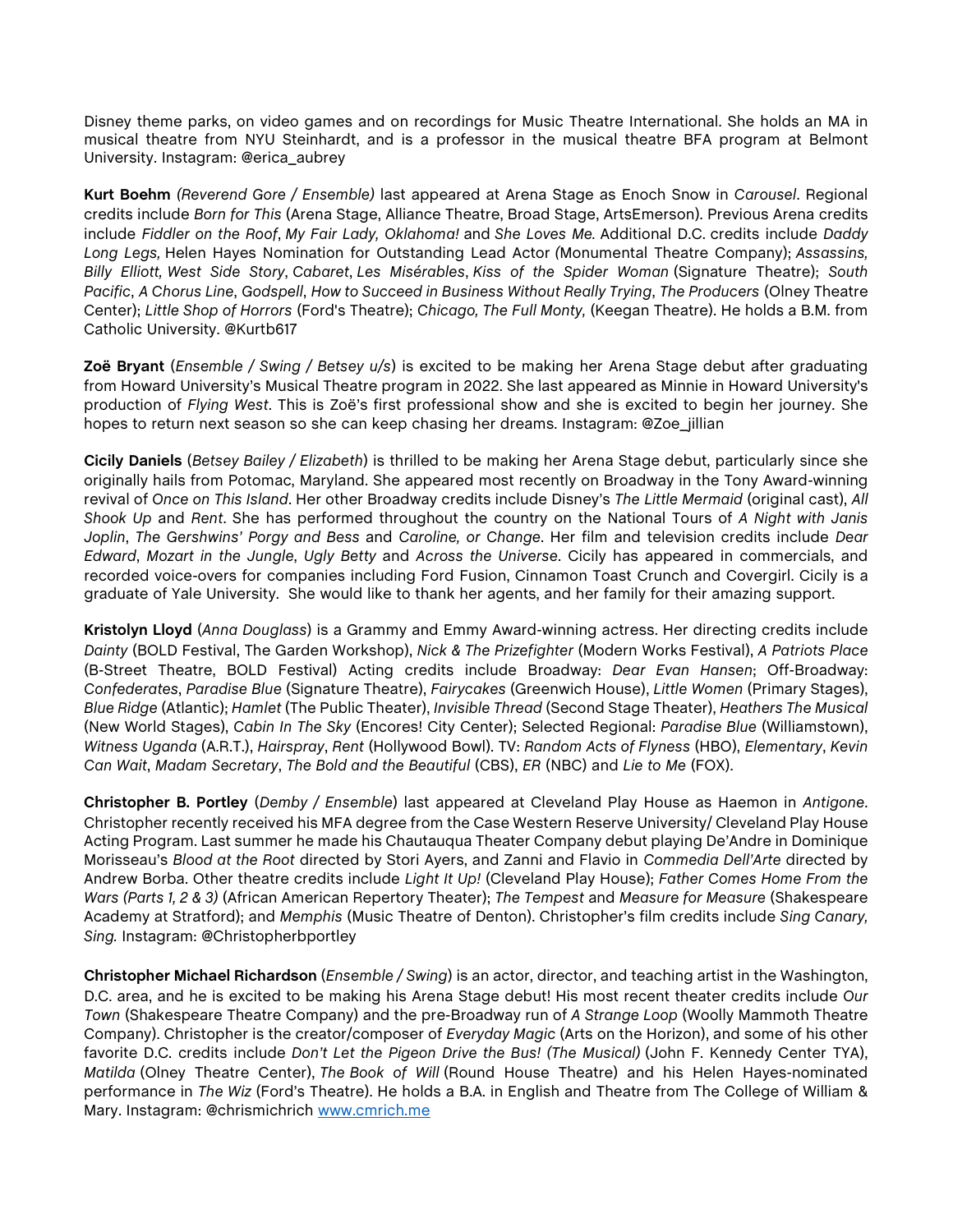**Chris Roberts** (*John Brown*) is a Grammy-nominated, multi-instrumentalist singer/songwriter from Nashville, TN. He was in the original Broadway cast and National Touring company of *The Civil War*. His songs have been recorded by artists like H.E.R., Ashley Mcbride, Matt Stell, Ashley Campbell and others, and used for film and TV in spots like the Super Bowl, *Assasin's Creed*, *Fox Baseball*, *Nashville*, *Reign*, *Call of Duty*, *12 Strong*, Audi and others. Chris was a founding member of the band One Flew South. Signed to Decca/Universal, the band released its album *Last of the Good Guys* in 2008 to much critical acclaim and played Farm Aid with Willie Nelson and the Newport Folk Festival with Jimmy Buffet. As a solo artist, Chris has released an album of bluegrass songs called *Mountain Standard Time* and a pop/folk album, *The Way West*. His writing for the theater includes a musical commissioned by the Smithsonian for their D-Day Museum in New Orleans called *The Boat that Won the War*. Love to Wendy, Emily and Abby and thanks for letting me spend the summer in D.C. with this wonderful show! Instagram: @discohiker

**Brendon Schaefer** (*Ensemble / Swing / Abraham Lincoln/John Brown u/s*) is proudly making his Arena debut! His most recent jaunt across the boards was as Fox in *P. Nokio: A Hip-Hop Musical* (Imagination Stage). Other D.C. credits include *Fame* (GALA), *Henry IV Parts 1 & 2*, *Twelfth Night* (STC), *Plays From the Front Lines* (Theater J). Before making D.C. home, Brendon spent some time with the National Tours of *Pippin* (King Charles), *The Wedding Singer* (Glen Gulia) and *All Shook Up*. Internationally, Hear Our Song played the Black Ship Festival in Japan, and Norwegian Cruise Line's The Illusionarium showed him the wonders of Central and South America. He thanks his parents for being so supportive of his artistic quest. Go Further! Instagram: @beyond\_the\_realm

**Thomas Adrian Simpson** (*Abraham Lincoln / Garrison*) Is ecstatic to be back inside a theater and at Arena Stage, where he first performed more than 30 years ago. Favorite Arena appearances include collaborations with Molly Smith: Whitney in *Anything Goes*, Pickering in *My Fair Lady,* Roy in *A Light in the Piazza;* and Tazewell Thompson: Lindner in *A Raisin in the Sun* and Lincoln in *Mary T. & Lizzy K..* Favorite regional credits include: El Gallo in *The Fantasticks* with Infinity Theatre, Caiaphas in *Jesus Chris Superstar* at Signature Theatre and Judge Turpin in *Sweeney Todd* at Olney Theatre Center. Tom can be seen in season 4 of Netflix's *House of Cards* and is a proud graduate of the University of North Carolina School of the Arts.

**Cornelius Smith Jr.** (*Frederick Douglass*), proud native of Detroit, MI, is delighted/grateful to be making his debut at Arena Stage. After completing his MFA at NYU's Tisch School of the Arts and one of the last classes hand-picked by Zelda Fichandler, Cornelius booked a contracted role on *All My Children* which landed him a nomination for a Daytime Emmy and an NAACP Image Award. Other TV credits include *Scandal*, *How to Get Away with Murder*, *God Friended Me*, *SelfMade*, *Forever*, *Agents of S.H.I.E.L.D.*, *Manhunt: Deadly Games*. Cornelius can next be seen leading opposite Vera Farmiga in Apple TV+'s limited series *Five Days at Memorial* from Carlton Cuse and John Ridley and ABC Signature. Big ups to my loving/supportive wife Stephanie. This one is for Legend! Instagram: @corneliussmithjr

**Correy West** (*Ensemble*) is a native of Dallas, Texas and attended Northwestern State University. His credits include: Broadway: *Ain't Too Proud: The Life and Times of the Temptations* (Imperial Theatre), *Nice Work If You Can Get It* (Imperial Theatre), *South Pacific* (Lincoln Center); National Tours: *Love Never Dies* (1st National - US Premiere), *Anything Goes* (1st National), *42nd Street, The Radio City Christmas Spectacular* (Chicago/Toronto); NY Theatre: *The Ballad of Johnny and June* (Workshop - Des McANuff), *The Right Girl* (Workshop - Susan Stroman), *Show Boat* (NY Philharmonic/Live from Lincoln Center), *Lunch* (NYMF), *An Evening with Jason Robert Brown* (The Cooper Union); Regional: *Oliver* (Virginia Stage Company), *The 25th Annual Putnam County Spelling Bee* (Arkansas Rep Theatre), *Smokey Joe's Cafe* (Capital Rep Theatre), *Shrek* (NSMT). Instagram: @CorreyWest

**Curtis Wiley** (*Gabe / Ensemble / Frederick Douglass u/s*) is overjoyed to be making his Arena Stage debut in *American Prophet* under the direction of Charles Randolph-Wright, and is thrilled to be creatively reunited with Marcus Hummon, *TUT* (New York Musical Festival). He made his Broadway debut in the Original Broadway Company of *Ain't Too Proud: The Life and Times of The Temptations.* Other NYC credits: *The Total Bent* (Public Theater). *Rothschild & Sons* (York Theatre Co.); *Straight Faced Lies* (FringeNYC); *Pageant: The Musical* (Off-B'way Revival); *The Great Society* (York Shakespeare Co.); *King Lear* (Exit, Pursued by a Bear). Other musical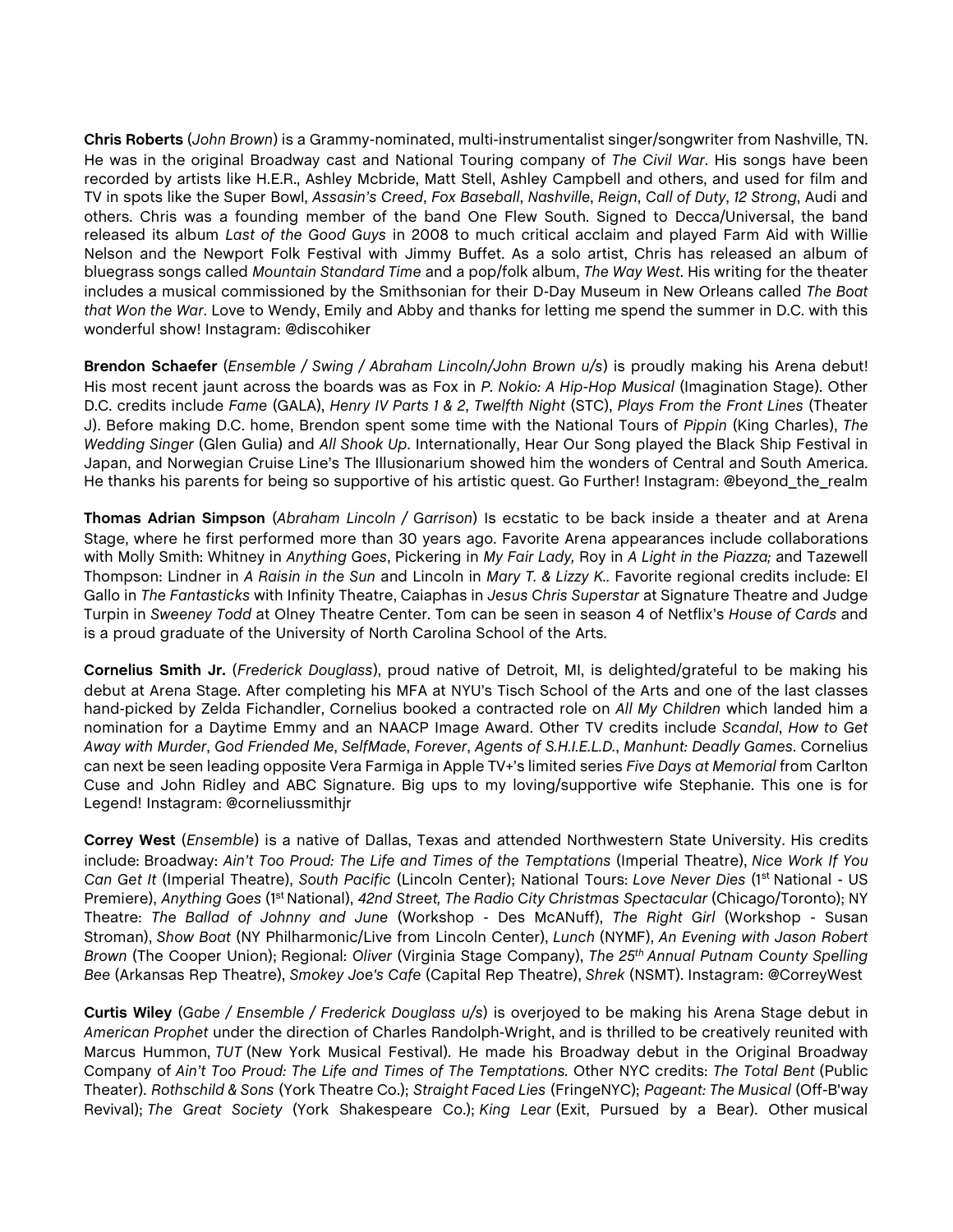credits: *Diner: The Musical*; *Jersey Boys; The Lion King.* Curtis is an alum of Sundance Institute Theatre Program, *Wig Out!* (Tarell Alvin McCraney). Stay in touch on IG: @Curtis\_Wiley

**Kanysha Williams** (*Ensemble / Anna u/s*) is so excited to be spending her summer at Arena Stage! A Washington, D.C. area native, Kanysha's most recent credits include *Drumfolk* (Arena Stage), *A.D. 16* (Olney Theatre Center), *Acoustic Rooster's Barnyard Boogie* (The Kennedy Center), *Always...Patsy Cline* (Creative Cauldron) and *Sister Act* (Arrow Rock Lyceum Theatre). Kanysha is a graduate of the Duke Ellington School of the Arts and George Mason University. Offstage, Kanysha is a voice and piano instructor, and a recording artist. Be on the lookout for her debut single, "ALIVE", coming to streaming platforms this summer! To God Be The Glory! Twitter: @KanyshaMusic Instagram: @StrawberrySings

For full company biographies, please visit **[arenastage.org/prophet](https://www.arenastage.org/tickets/2022-23-season/american-prophet)**.

# **PRODUCTION INFORMATION**

**By special arrangement of Reggie Hill as Producer with Kathleen O'Brien and ShowTown Productions as Executive Producer** *American Prophet: Frederick Douglass in His Own Words* **By Frederick Douglass, Charles Randolph-Wright & Marcus Hummon Music & Lyrics by Marcus Hummon Directed by Charles Randolph-Wright Choreographed by Lorna Ventura Music Direction, Orchestrations and Additional Arrangements by Joseph Joubert In the Kreeger Theater | July 15 – August 28, 2022**

**ABOUT:** Charles Randolph-Wright (Arena's *Born for This: The BeBe Winans Story*, Broadway's *Motown the Musical*) returns to Arena Stage with a groundbreaking musical powered by Frederick Douglass' own speeches and writings. Coupled with soaring new melodies and an original script from Grammy Award-winning songwriter Marcus Hummon and Randolph-Wright, Douglass rises as a fierce abolitionist and distinguished orator. Filled with an electrifying new score, this world premiere celebrates the revolutionary legacy of one of history's first freedom fighters, whose fire is needed now more than ever.

# **CAST:**

Ensemble / Swing: Carolyn Agan\* Mary Todd / Ensemble: Erica Aubrey\* Reverend Gore / Ensemble: Kurt Boehm\* Ensemble / Swing / Betsey u/s: Zoë Bryant Betsey Bailey / Elizabeth: Cicily Daniels\* Anna Douglass: Kristolyn Lloyd\* Demby / Ensemble: Christopher B. Portley\* Ensemble / Swing: Christopher Michael Richardson\* John Brown: Chris Roberts Ensemble / Swing / Abraham Lincoln/John Brown u/s: Brendon Schaefer\* Abraham Lincoln / Garrison: Thomas Adrian Simpson\* Frederick Douglass: Cornelius Smith Jr.\* Ensemble: Correy West\* Gabe / Ensemble / Frederick Douglass u/s: Curtis Wiley\* Ensemble / Anna u/s: Kanysha Williams\*

# **CREATIVE TEAM:**

By: Frederick Douglass, Charles Randolph-Wright & Marcus Hummon Music & Lyrics: Marcus Hummon Director: Charles Randolph-Wright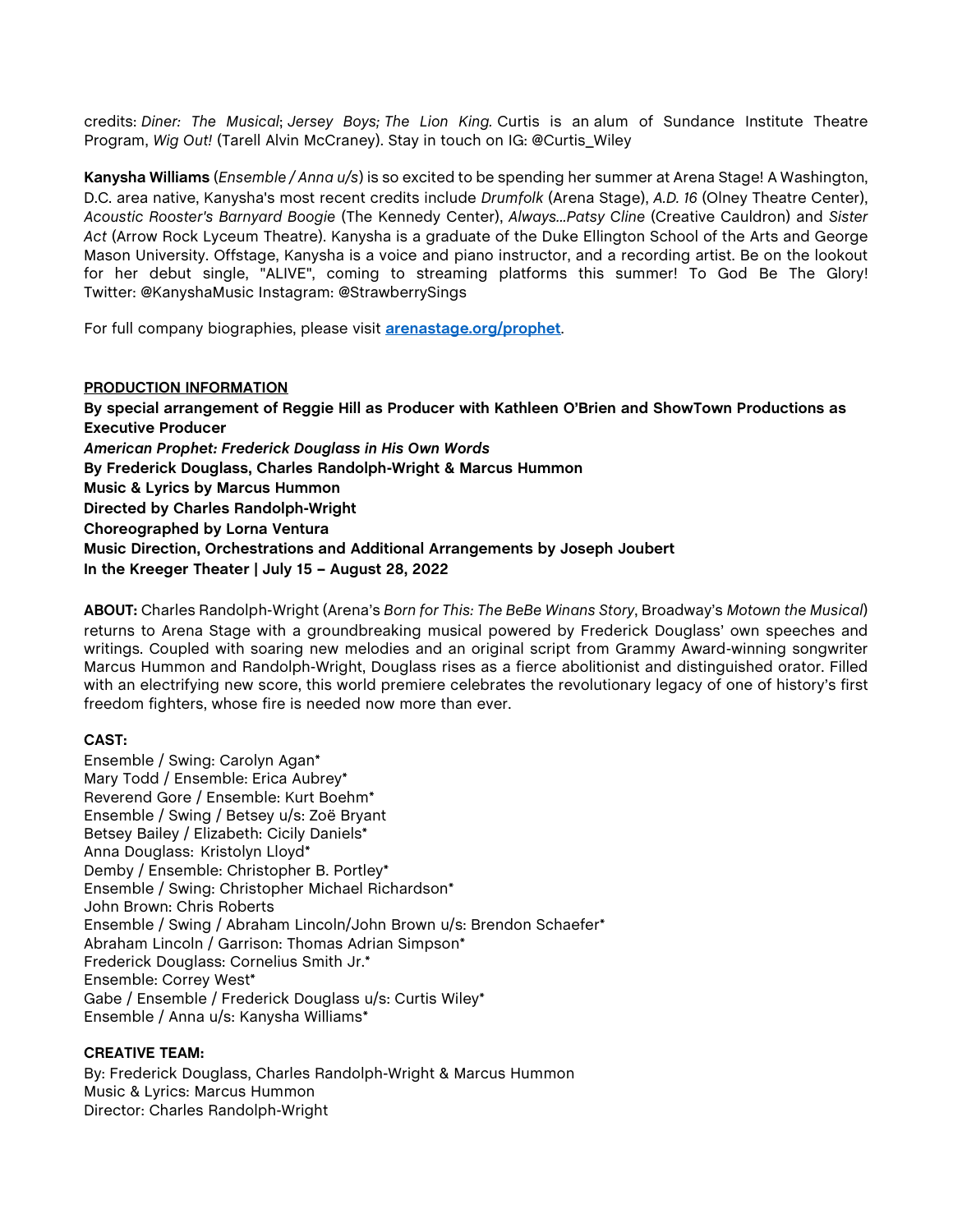Choreographer: Lorna Ventura Music Direction, Orchestrations and Additional Arrangements: Joseph Joubert Set Designer: Arnulfo Maldonado Costume Designer: Dede Ayite Lighting Designer: Rui Rita Sound Designer: Dan Moses Schreier Associate Music Director / Replacement Music Director: Paul Byssainthe, Jr. Dramaturg: Jocelyn Clarke Dramaturg: Otis-Ramsey Zoe Casting Director: Tara Rubin Casting CSA Local Casting: Joseph Pinzon Stage Manager: Rachael Danielle Albert\* Assistant Stage Manager: Marne Anderson\* Assistant Stage Manager: Alex Murphy\*

\*Member of Actors' Equity Association

*American Prophet* is made possible through generous funding from **Exelon**.

*American Prophet* is the recipient of an **Edgerton Foundation New Play Award**.

This production is sponsored by **AARP**, **Dan and Gloria Logan** and **Tiffeny Sanchez and Reg Brown** with additional support from **Andrew R. Ammerman**, **Judith N. Batty**, **The Drutz Family Fund for Musical Theater**, **GEICO, Dr. Donald Wallace Jones, Dr. Betty Jean Tolbert Jones and Tracey Tolbert Jones**, **PNC, R. Lucia Riddle** and **David Bruce Smith and The Grateful American Foundation**.

Special thanks to **Sandy and Jon Willen**.

#### **PLAN YOUR VISIT**

**TICKETS:** Tickets for *American Prophet* are \$51-105, subject to change and based on availability, plus applicable fees. For information on savings programs such as pay-your-age tickets, student discounts, Southwest Nights and Hero's discounts, visit **[arenastage.org/savings-programs](https://www.arenastage.org/tickets/savings-programs)**.

Tickets may be purchased online at [arenastage.org,](http://www.arenastage.org/) by phone at 202-488-3300 or at the Sales Office at 1101 Sixth Street, SW, D.C. The Sales Office is open Tuesday – Sunday, 12:00-8:00 p.m. for phone purchases and beginning 90 minutes prior to each performance until curtain for in-person purchases. **Please note that proof of vaccination against COVID-19 and photo identification must be shown to enter the building.**

Sales Office/Subscriptions: 202-488-3300 Group Sales Hotline for 10+Tickets: 202-488-4380 TTY for deaf patrons: 202-484-0247 Info for patrons with disabilities: 202-488-3300

#### **PERFORMANCE DATES:**

Tuesday, Wednesday and Sunday at 7:30 p.m. Thursday, Friday and Saturday at 8 p.m. Saturday and Sunday at 2 p.m. Weekday matinees at noon on Wednesday, August 3, Tuesday, August 9 and Wednesday, August 24 Sunday, August 7 at 6 p.m.

Closed captioning: GalaPro begins Friday, July 29 Audio-described performance: Saturday, August 6 at 2 p.m.